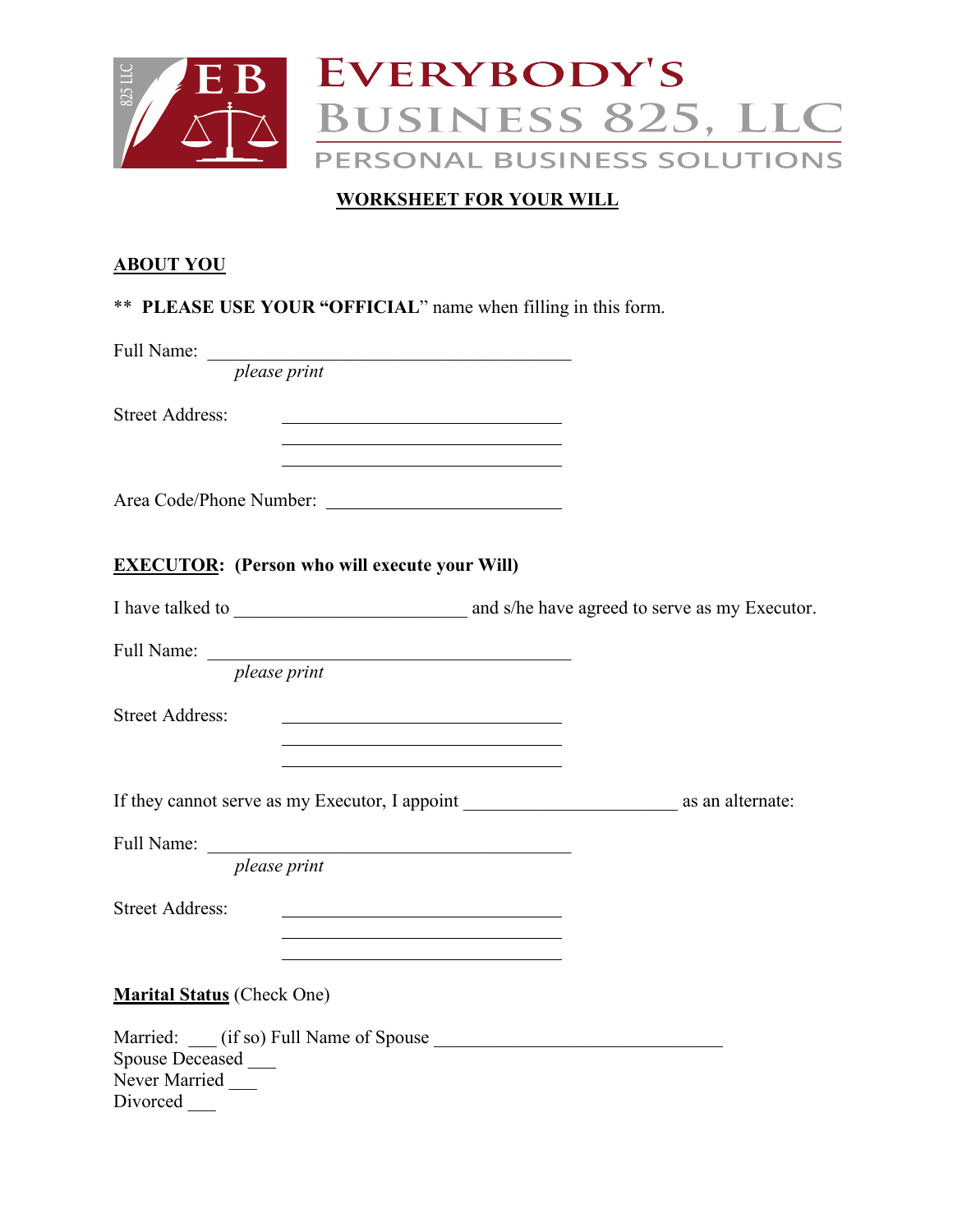

#### **ASSETS THAT I OWN**:

Before you determine to whom you want to leave your property, you need to think about the property that you have to give away. Remember that some property, such as jointly owned property with "right of survivorship", will go automatically to a joint owner, even if you have a Will.

| Real Estate: | How Owned: (joint/sole owner) |
|--------------|-------------------------------|
|              |                               |
|              |                               |
|              |                               |
|              |                               |
|              |                               |

| <b>Checking Accounts:</b> | How Owned: (joint/sole owner) |  |
|---------------------------|-------------------------------|--|
|                           |                               |  |
|                           |                               |  |
|                           |                               |  |

| <b>Savings Accounts:</b> | How Owned: (joint/sole owner) |
|--------------------------|-------------------------------|
|                          |                               |
|                          |                               |
|                          |                               |

| Vehicles: | How Owned: (joint/sole owner) |
|-----------|-------------------------------|
|           |                               |
|           |                               |
|           |                               |
|           |                               |

| $\Delta$ other: | How Owned: (joint/sole owner) |
|-----------------|-------------------------------|
|                 |                               |
|                 |                               |
|                 |                               |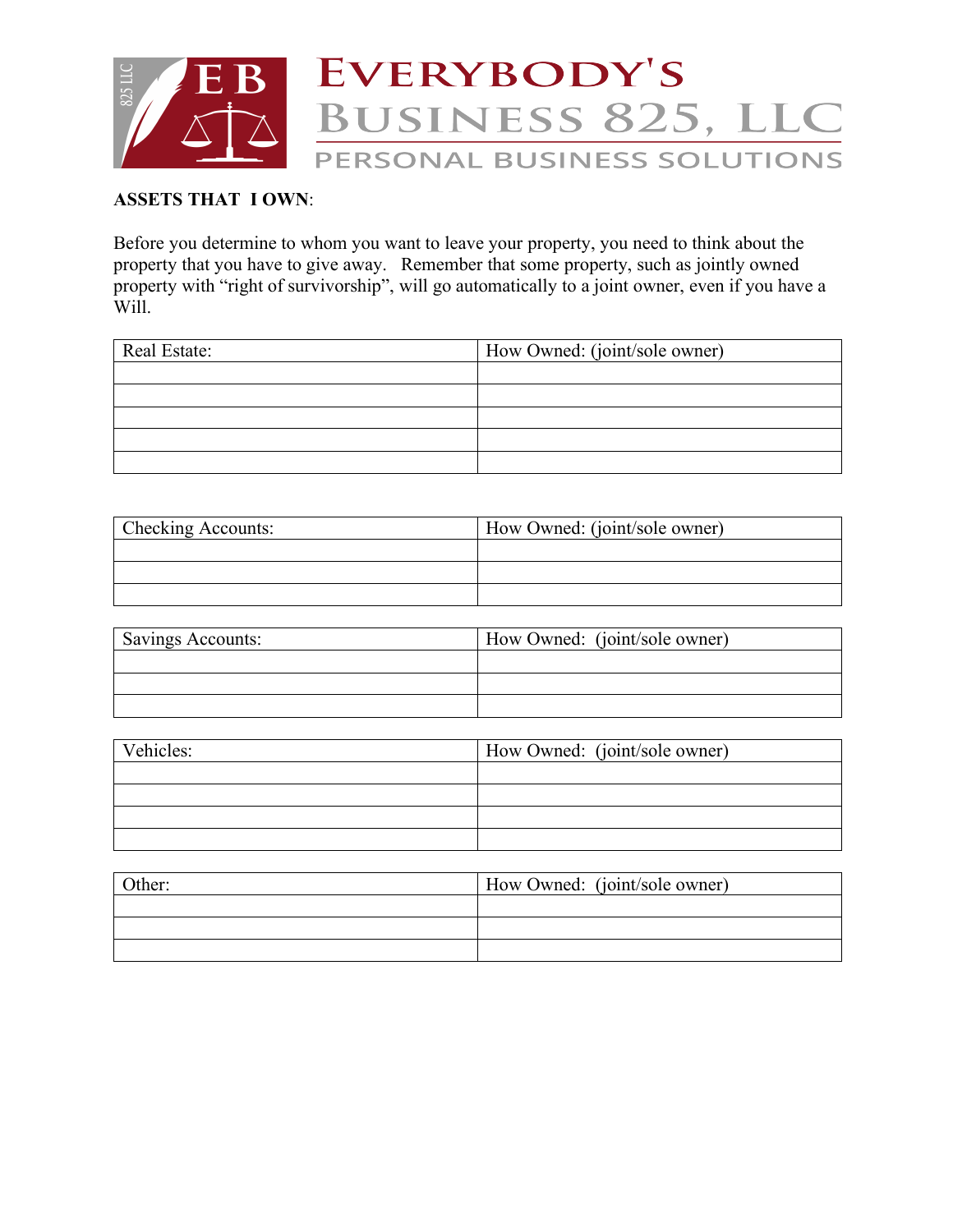

# **SELECTING THE PERSON(S) TO BE YOUR BENEFICIARIES**

You need to list the names and addresses of the persons you want to name in your Will. This list could include children, grandchildren, siblings, and friends. Be sure to note if anyone you name is under 18 years old.

## **FAMILY:**

| <b>Name</b> | <b>Address</b> | Under 18<br>(yes/no) |
|-------------|----------------|----------------------|
|             |                |                      |
|             |                |                      |
|             |                |                      |
|             |                |                      |
|             |                |                      |
|             |                |                      |
|             |                |                      |
|             |                |                      |

#### **OTHER**:

| <b>Name</b> | <b>Address</b> | Under 18<br>(yes/no) |
|-------------|----------------|----------------------|
|             |                |                      |
|             |                |                      |
|             |                |                      |
|             |                |                      |
|             |                |                      |
|             |                |                      |
|             |                |                      |
|             |                |                      |